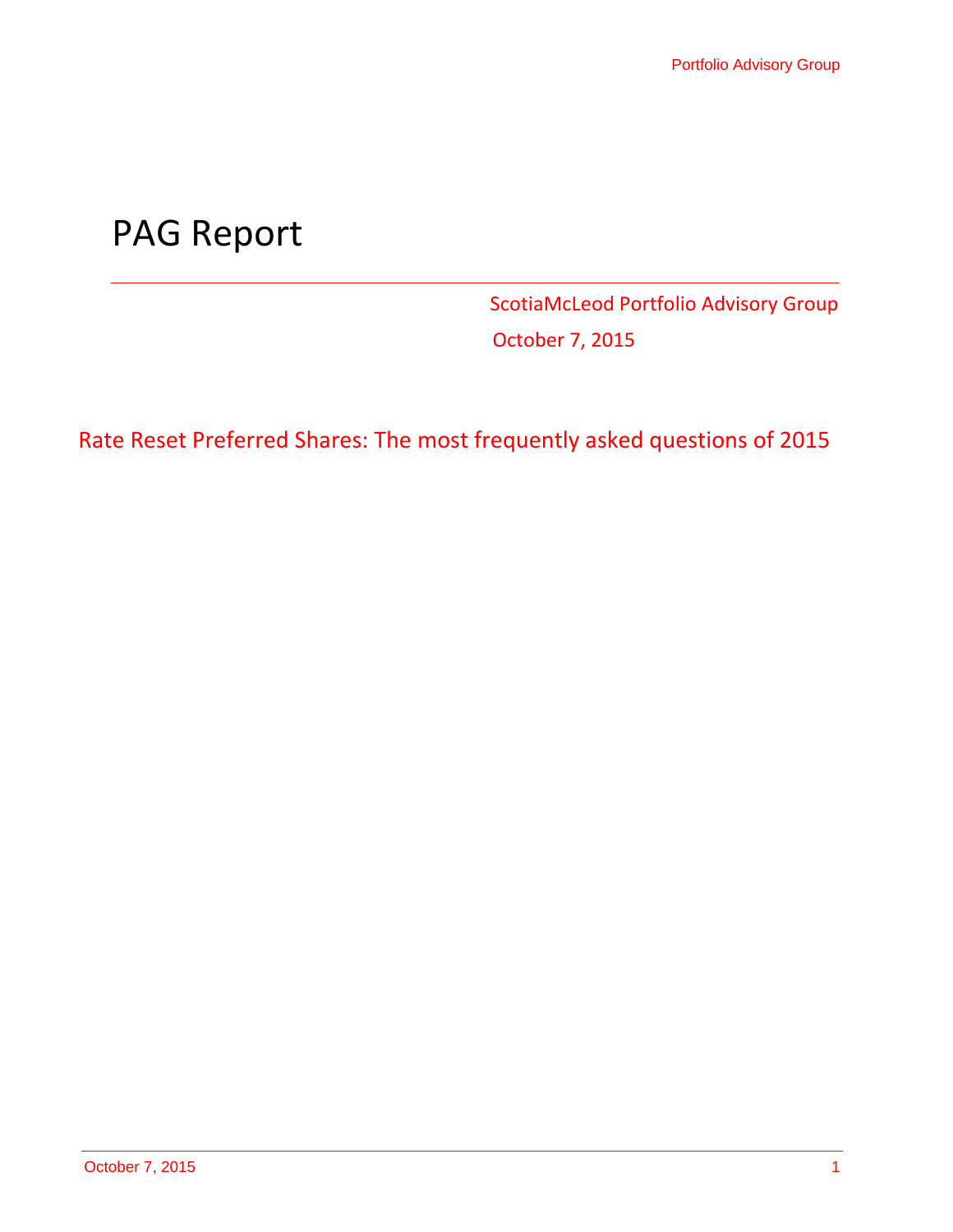# **Rate Reset Preferred Shares: The most frequently asked questions of 2015**

**Tara Quinn, CFA, MBA** *– Director – Equity Hybrids, Portfolio Advisory Group* **Chelsea Campbell** *– Associate – Equity Hybrids, Portfolio Advisory Group*

# **Structure/Valuation of the rate reset product:**

#### **1. What are the options for a holder at the reset date?**

- **a.** Convert into the floating rate series new dividend rate will reset on a quarterly basis at the 90‐day T‐Bill + predetermined reset spread (non‐taxable event)
- **b.** Remain in fixed rate series new 5‐year fixed dividend rate set at the 5‐year GoC bond yield + reset spread (non‐taxable event)
- **c.** Sell into market (taxable event)

## **2. Can rate resets be reset over a negative 5‐year Government of Canada bond yield?**

Yes, if 5‐year GoC bond yields are negative upon reset, the new dividend would be set at a spread over a negative base rate.

## **3. Are rate resets a new hidden form of a perpetual security?**

Rate resets are perpetual in nature. If a company chooses, they can leave the rate reset outstanding indefinitely and allow the dividends on the rate resets to change every 5‐year at a predetermined spread.

#### **4. Are rate reset dividends in jeopardy of not being paid?**

In order for a company to not pay the dividend on their preferred shares they would need to completely eliminate the dividend on the common share beforehand. In general, the fall in preferred share prices year-to-date has been fairly unrelated to the credit quality of the companies, but more highly correlated with the drop in underlying benchmark yields and the lower dividend income.

#### **5. Why is the dividend all of a sudden lower on some rate reset securities?**

Rate resets that have been reset within the last year have had their dividends drop as much as 40% due to a significantly lower underlying 5‐year GoC bond yield compared to when these securities were issued  $\rightarrow$  5-year GoC bond yield in 2010 ranged from 3.24% to 1.83%.

|                |               | <b>Initial</b>  | <b>New</b>      | Div<br>%  |
|----------------|---------------|-----------------|-----------------|-----------|
| Date           | <b>Ticker</b> | <b>Dividend</b> | <b>Dividend</b> | Change    |
| 31-Mar-15      | FFH.PR.F      | 4.75%           | 2.91%           | $-38.74%$ |
| 31-Mar-15      | AIM.PR.A      | 6.50%           | 4.50%           | $-30.77%$ |
| 26-Apr-15      | BNS.PR.Y      | 3.85%           | 1.82%           | $-52.73%$ |
| 30-Apr-15      | BRF.PR.A      | 5.25%           | 3.36%           | $-36.10%$ |
| $1$ -Jun- $15$ | FTS.PR.H      | 4.25%           | 2.50%           | $-41.18%$ |
| 30-Jun-15      | SLF.PR.G      | 4.35%           | 2.275%          | $-47.70%$ |
| 30-Jun-15      | TRP.PR.B      | 4.00%           | 2.152%          | $-46.20%$ |
| 15-Aug-15      | FMA.PR.A      | 4.40%           | 2.56%           | $-41.93%$ |

## **6. What underlying base rate is U\$ rate reset preferred share dividends reset over?**

Canadian companies that have USD denominated rate resets will have their new dividend rate set over the US 5‐year Treasury yield or the US 90‐day Treasury yield.

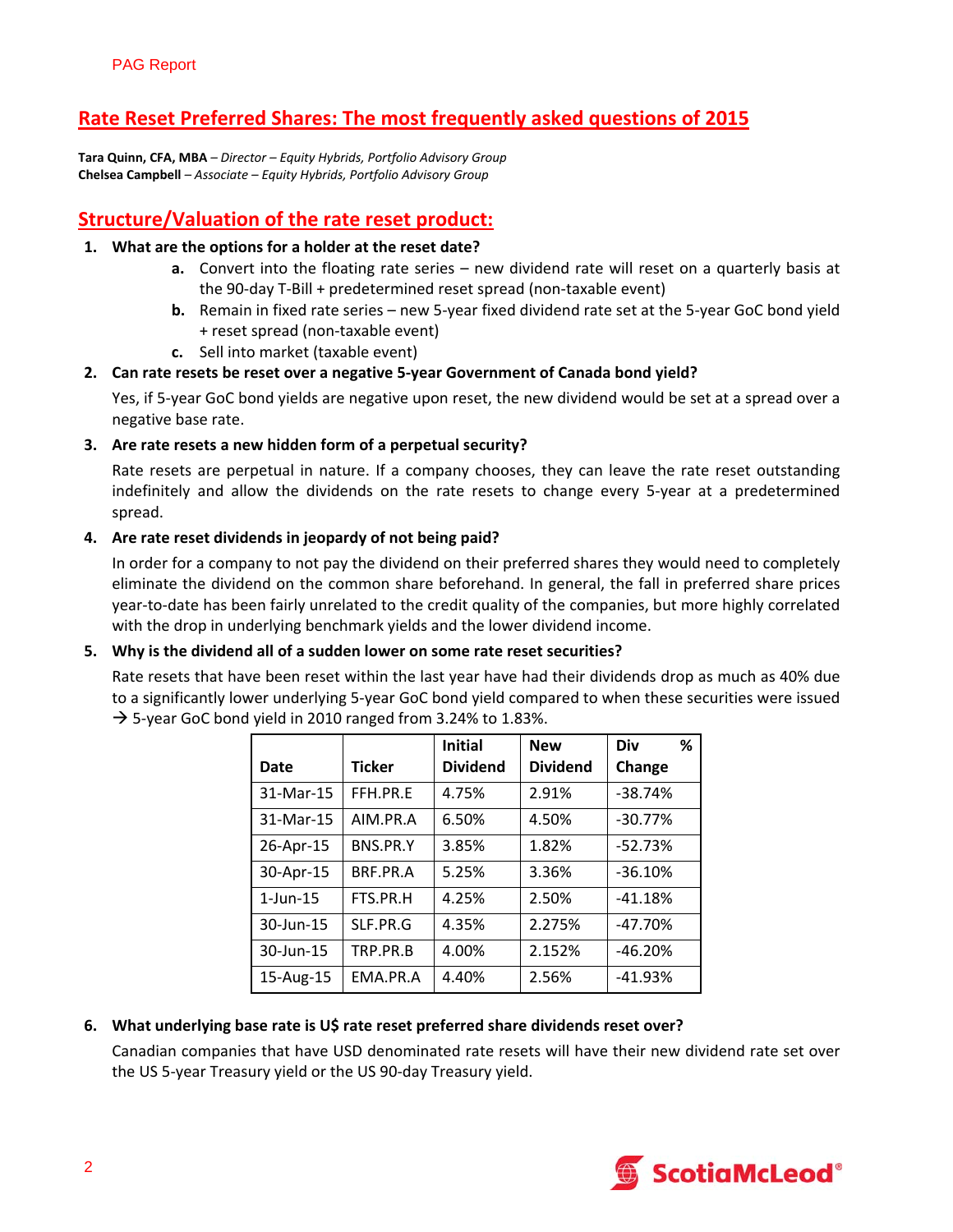## **7. What Government of Canada bond yields should be used to evaluate the different types of preferred shares?**

- **a.** Fixed Perpetuals: prices should move inversely with moves in 30‐year yields
- **b.** Floating: prices should move with moves in 90‐Day T‐Bills
- **c.** Rate Resets: prices should move with moves in 5‐year yields.

#### **8. Which yield is more accurate: current yield or yield‐to‐reset?**

Focusing on the yield‐to‐worst, the lower of current yield and yield‐to‐reset, is the most conservative approach. Each valuation has its limitations; current yield is solely the dividend divided by price, and is only a valid yield until the next reset date as the dividend rate will change. Yield‐to‐reset assumes that the holder receives \$25 par value at the reset date, which will not necessarily be the case.

In today's environment, the lowest yield is often the current yield and investors should be content achieving that return while also having the potential for a higher return if prices appreciate.

#### **9. What is the difference between a NVCC bank reset and a non‐NVCC bank rate reset?**

A Non‐Viable Contingent Capital (NVCC) bank rate reset is the new type of bank rate reset which in certain scenarios (government capital injection, bank no longer considered a going concern) can be converted into common shares based on a decision by the regulator. The old type of bank (non‐NVCC) preferred shares do not have this embedded trigger feature and will no longer count as Tier 1 Capital on the bank's balance sheet post January 2022 as per Basel III Regulations.

#### 10. Why would a bank redeem a non-NVCC bank rate reset with a reset spread of +100 bps?

Although the +100 bps spread may be attractive financing if left outstanding beyond January 2022 the security will no longer count as Tier 1 Capital on the bank's balance sheet – making it less attractive for the company to be paying dividends (after‐tax dollars) with no Tier 1 Capital treatment. It could be left outstanding if the +100 bps spread is considered cheap financing from a debt perspective, which is unlikely in the current market environment.

#### **11. How should rate resets trade as they approach the reset date?**

If the security is expected to be redeemed at the reset date it will likely be trading fairly close to its original \$25 par value; however, if the security is not expected to be redeemed at the reset date it will trade at a price to reflect a yield inline with its peers. Preferred shares trade on a yield basis rather than price.

#### 12. Is it the expectation that the 2018-2020 rate resets get redeemed at their respective reset dates?

So much can change in any given period of time that it is difficult to know 3 to 5 years in advance of a reset date whether or not the security will be redeemed. If a company has multiple rate resets outstanding it is likely that the rate reset with the biggest reset spread will be redeemed first, but once again that will be dependent on the credit cycle at the various reset dates.

#### 13. If a rate reset is trading near \$25 does this mean it is going to be redeemed at the reset date?

Preferred shares trade on a yield basis rather than price, as the various securities have different dividend rates, reset dates and reset spreads. Just because a security is trading at \$25, it does not mean that it will be redeemed as it will only be redeemed if it is in the company's best interest to do so which is a function of credit, and financing levels at the reset date.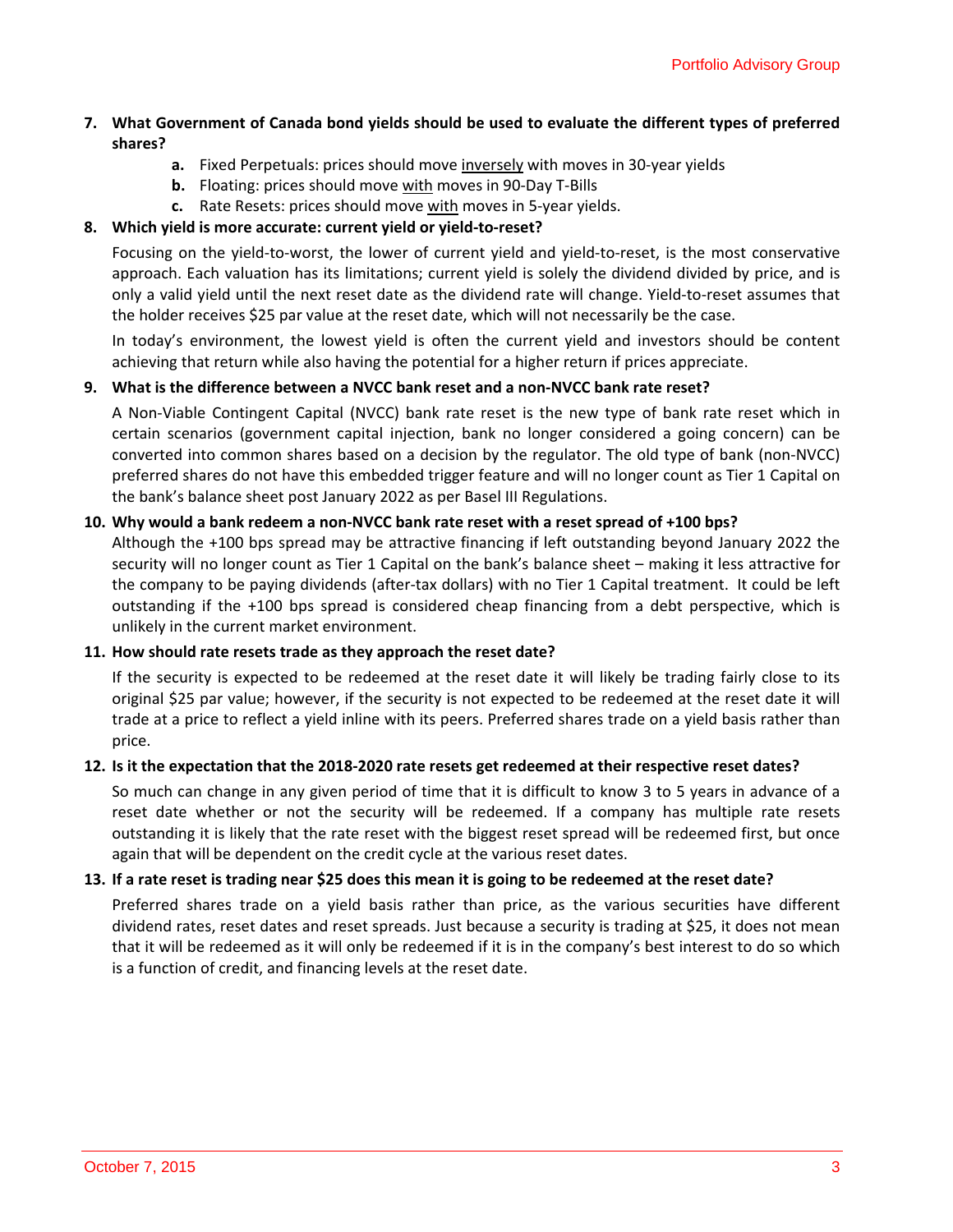# **Overall Preferred Share Market:**

#### **1. Why don't companies issue retractable preferred shares anymore?**

From a company standpoint, retractable preferred shares are considered debt on the company's balance sheet from a rating agency point of view rather than the equity treatment given to rate reset and fixed perpetual preferred shares. From a capital structure perspective, increasing a company's debt level can affect various debt ratios. Retractable preferred share are not tax deductible (unlike interest payments) so the retractable preferred share cost of capital is unlikely to be competitive with debt.

#### **2. Who are the main investors in preferred shares?**

Retail investors comprise approximately 70% of the overall preferred share market, while the remaining 30% is held institutionally.

|                        | Par Value<br>(Millions) | % of Overall Mkt |
|------------------------|-------------------------|------------------|
| Retractable            | \$1,205                 | 2%               |
| <b>Rate Reset</b>      | \$39,972                | 59%              |
| <b>Fixed Perpetual</b> | \$17,263                | 26%              |
| <b>Floating</b>        | \$4,850                 | 7%               |
| <b>Fixed Floater</b>   | \$1,659                 | 2%               |
| <b>Split</b>           | \$2,589                 | 4%               |
| <b>Total</b>           | \$67,541                | 100%             |

**3. What is the size of the rate reset market in relation to the overall preferred share market?**

## **Performance Year‐to‐Date:**

1. Is the drop in price of preferred shares related to deterioration in the credit quality of the companies?

Overall, the significant decline in the rate reset market has not been attributable to credit deterioration but a re-pricing of the rate reset product due to the low underlying benchmark interest rate environment causing rate resets to have a lower dividend following the first reset date.

## **2. Why are high quality (investment grade) rate resets down as much as 40% year‐to‐date?**

The rate reset product as a whole has fallen out of favor with investors which led to a substantial decline in the value of these preferred shares. At this time, investment grade credit companies are not at risk of being unable to pay their preferred share dividends, instead these securities have fallen due to the inherent risk that at their reset dates they may be reset with a lower dividend rather than being redeemed.

#### **3. What has to change in the market to see rate reset prices move higher?**

A number of factors including supply/demand, underlying interest rates, credit quality of company etc., will have an impact on the price at which the security trades at in the future. Prices on rate reset should appreciate from current levels if the underlying 5‐year Government of Canada bond yield moves higher as future dividend income is calculated over this base level. Investor sentiment is also an important consideration as demand for the rate reset product remains weak given the price moves seen already this year. Overall, future pricing will also be dependent on economic data and rhetoric from the Bank of Canada regarding the outlook for the Canadian economy.

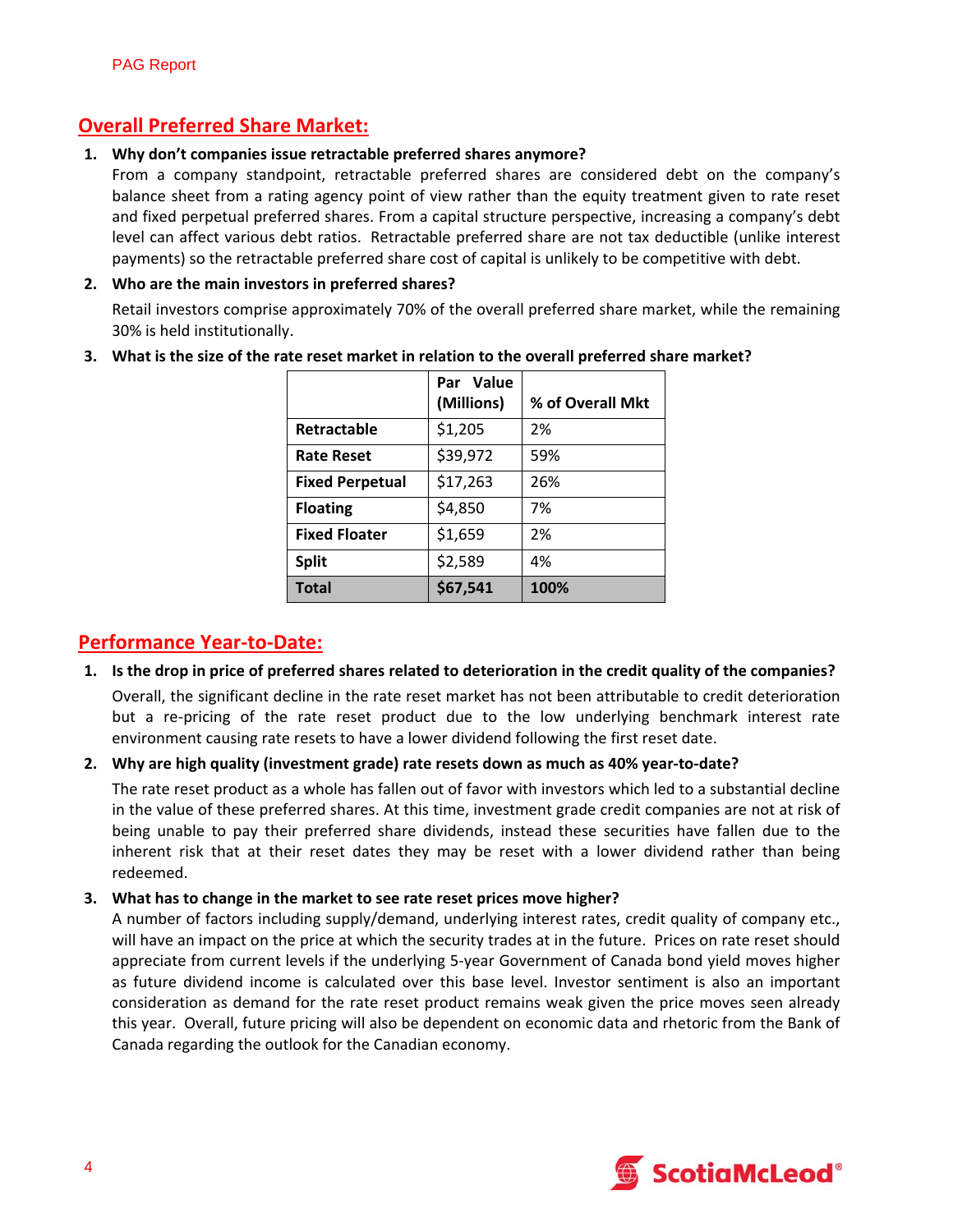#### **4. When will I likely get my capital back?**

Rate resets are perpetual in nature; therefore, companies could leave these securities outstanding indefinitely – capital will be returned to the holder if the company decides to redeem the security or the holder sells the security in the secondary market.

#### **5. Are institutional investors influencing the volatility in the preferred share market?**

Both institutional and retail investors are increasing the volatility within the preferred share market as the ability to transact in large volumes is fairly difficult due to the illiquidity of the market causing advisors and institutional investors alike to move the market in order to complete a large trade. There have been instances when institutional program buying/selling have caused significant movements in the preferred share market as ETFs must buy or sell the underlying securities on a daily basis depending on net creations/redemptions.

#### **6. What has happened to the credit profile of Enbridge preferred shares over the last year?**

Enbridge announced in early December of 2014 that they were looking to drop‐down its Canadian pipeline assets to Enbridge Income Fund (EIF) and were increasing their common share dividend by 33% which sparked a reaction from the credit rating agencies (S&P and DBRS) as this movement moved Enbridge towards a holdco structure, it increased the company's payout ratio range to 75%‐85% and moved the assets further away from the issuing company making them more heavily reliant on the cashflows from EIF. By the end of August, both S&P and DBRS had downgraded Enbridge's preferred share credits to Pfd‐2L and P‐3H giving Enbridge a split rating of investment grade/non‐investment grade.

## **Outlook:**

## **1. What impact will a further cut by the Bank of Canada have on the rate reset market?**

A further Bank of Canada rate cut will likely negatively impact rate resets due to the correlation with the movement lower in the underlying 5‐year benchmark. At this time, the 5‐year yield has not fully priced in another cut. If another cut did occur any security that has its dividend reset shortly afterwards would likely be the most heavily impacted as these securities will be reset above the lower 5‐year yield.

#### **2. What will happen if interest rates remain at current levels?**

If underlying interest rates remain at current levels the dividend income received on rate reset preferred shares should continue to offer investors attractive yields relative to other corporate fixed income products. Interest rate movements are only one factor that impacts the price of rate resets. The credit spread environment and supply/demand factors will also affect the price/yield of preferred shares.

#### **3. Why would rate resets perform well in a rising interest rate environment?**

The reset feature inherent in the rate reset product will cause rate resets, unlike straight perpetual preferreds, to move in line with interest rates as the dividends on the rate resets have the ability to be reset at a higher dividend rate in a rising interest rate environment.

#### 4. Is tax loss selling going to cause further downside pressure in preferred shares towards the end of the **year?**

It is likely that tax loss selling season will once again lead to further downside pressure in the rate reset market as investors have significant losses on the preferred share component of their portfolios.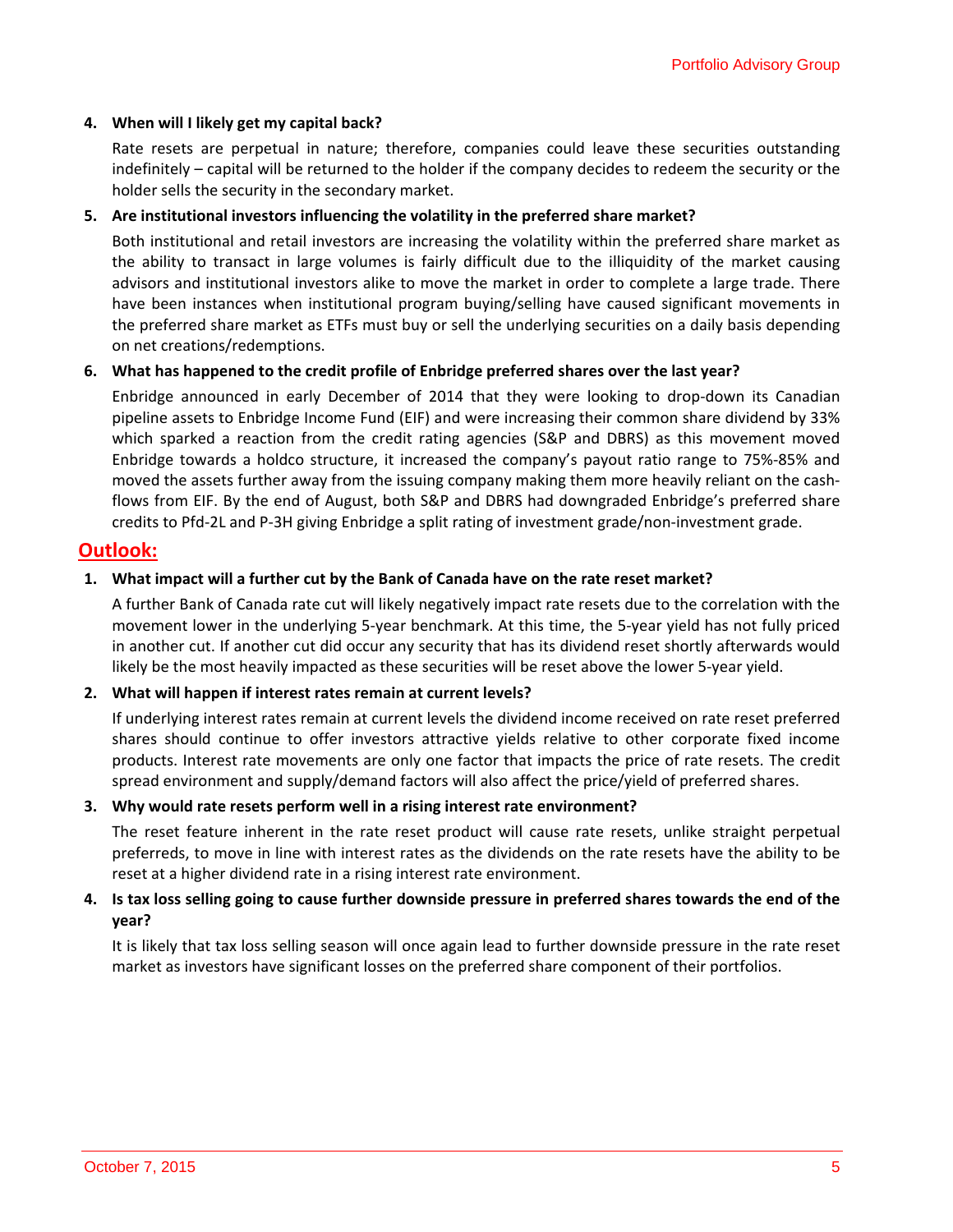#### **5. Should I be selling rate resets and buying fixed straight perpetuals?**

Fixed straight perpetuals will trade similarly to corporate 30‐year bonds – prices will move inversely to changes in underlying interest rates. In 2013 when 30‐year bond yields spiked 100 bps in a short‐period of time, straight perpetuals fell anywhere between 12%‐18% depending on their dividends – the higher the dividend the less price sensitive the security will be to changes in underlying interest rates. With the potential of 30‐year yields moving higher, rate resets should perform better in a rising rate environment, so it is not advised to move into fixed perpetual securities unless your view is that 30 year interest rates will stay at current levels for a longer period of time.

## **6. Is this the time to be buying the BMO Laddered ETF (ZPR)?**

The BMO Laddered ETF (ZPR) tracks the performance of the S&P/TSX Preferred Laddered Index which is comprised solely of rate reset preferred shares. The problem with ZPR is that it has an equal weighting in each year of resets. Near-term resets (2016/17) will be more price sensitive to changes in underlying interest rates which has the ability to affect the performance of the ETF.

#### **7. What area of the preferred share market looks attractive?**

Currently, high quality names (Pfd‐2L and above) with longer‐term reset dates that have sold‐off along with the rest of the market offer investors an attractive yield. These securities allow at least 3‐5 years for holders to collect the stated dividend income and also gives time for underlying interest rates to move higher which acts as a base rate for future dividends.

## **8. What are the risks of buying rate resets that are trading at \$10‐\$15?**

The risk of buying securities at deep discounts (\$10-\$15) is that there is probably a good reason as to the cheap prices versus other preferred share securities. The depressed price is typically indicative of a weaker credit quality, a low reset spread or a shorter term to reset, which can lead to increased volatility and more potential downside in the current environment.

## **9. Is it advised to buy full or half positions of rate resets based on current market conditions?**

With the outlook that underlying interest rates may remain at current levels for the near-term, it is recommended to slowly accumulate positions rather than buy full positions. Tax loss selling has the potential to add further pressure to the rate reset market heading into year-end as investors crystallize losses, therefore, it is recommended waiting until year-end to accumulate full positions as the market may remain volatile in response to negative investor sentiment, illiquidity, new issuance, global developments and central bank rhetoric.

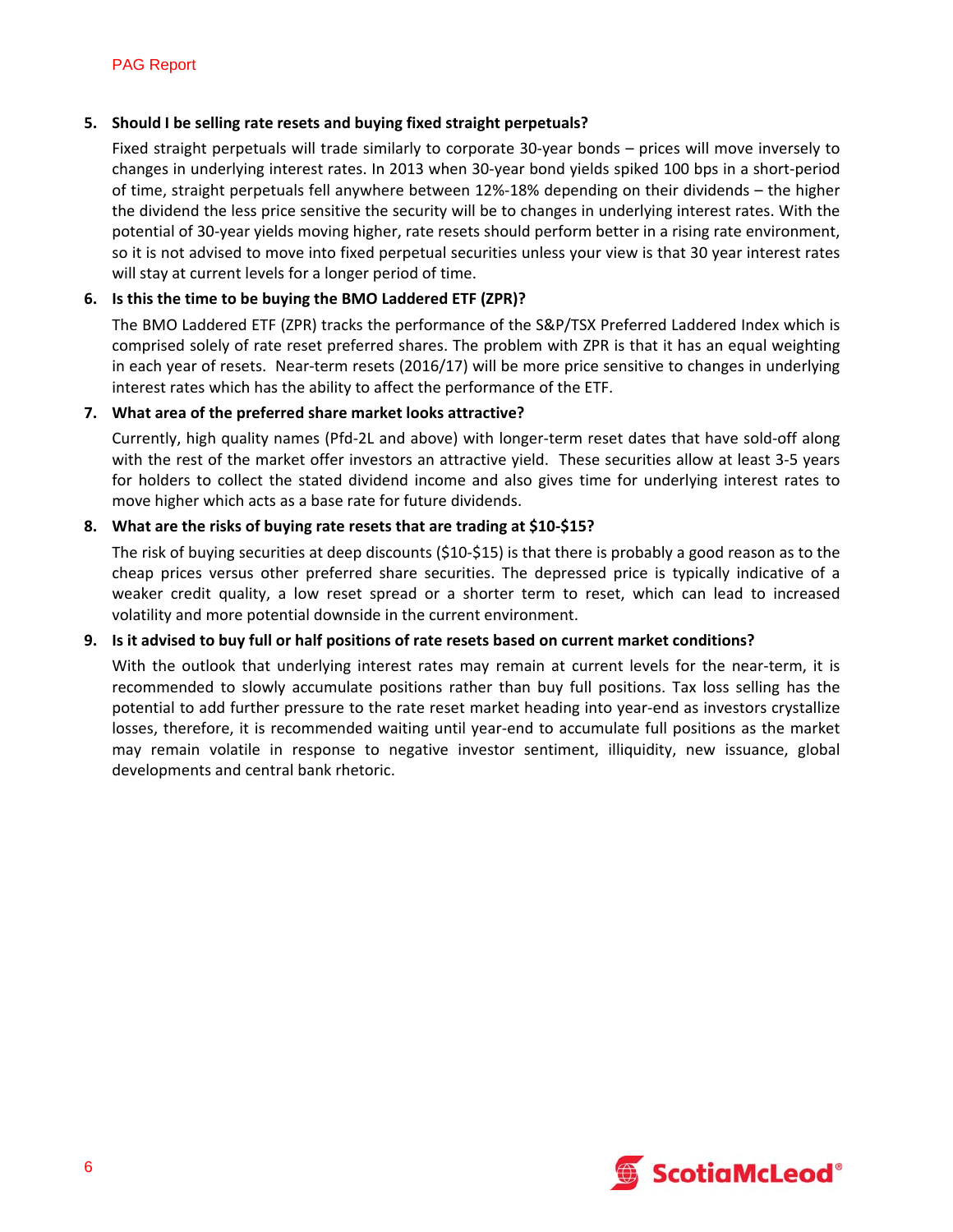#### *Important Disclosures*

*The author(s) of the report own(s) securities of the following companies. Bank of Nova Scotia,* 

*The supervisors of the Portfolio Advisory Group own securities of the following companies. Bank of Nova Scotia,*

Scotia Capital Inc. is what is referred to as an "integrated" investment firm since we provide a broad range of corporate finance, investment banking, institutional trading and retail client services and products. As a result we recognize that we there are inherent conflicts of interest in our business since we often represent both sides to a transaction, namely the buyer and the seller. While we have policies and procedures in place to manage these conflicts, we also disclose certain conflicts to you so that you are aware of them. The following list provides conflict disclosure of certain relationships that we have, or have had within a specified period of time, with the companies that are discussed in this *report.* 

Scotia Capital (USA) Inc. or its affiliates has managed or co-managed a public offering in the past 12 months. Bank of Nova Scotia, Brookfield Renewable Energy Partners LP, Emera Incorporated, Enbridge Inc., Fairfax Financial Holdings Limited, Fortis Inc., Sun Life Financial Inc., *TransCanada Corporation*

Scotia Capital (USA) Inc. or its affiliates has received compensation for investment banking services in the past 12 months. Bank of Nova Scotia, Brookfield Renewable Energy Partners LP, Emera Incorporated, Enbridge Inc., Fairfax Financial Holdings Limited, Fortis Inc., Sun Life Financial *Inc., TransCanada Corporation*

Scotia Capital (USA) Inc. had an investment banking services client relationship during the past 12 months. Bank of Nova Scotia, Fairfax *Financial Holdings Limited*

Scotia Capital Inc. and its affiliates collectively beneficially own in excess of 1% of one or more classes of the issued and outstanding equity securities of the following issuer(s): Emera Incorporated, Enbridge Inc., Fortis Inc., Sun Life Financial Inc., TransCanada Corporation

The Bank of Nova Scotia is the parent company and a related issuer of Scotia Capital Inc. and ultimate parent company and related issuer of *Scotia Capital (USA) Inc. Bank of Nova Scotia*

Within the last 12 months, Scotia Capital Inc. and/or its affiliates have undertaken an underwriting liability with respect to equity or debt securities of, or have provided advice for a fee with respect to, the following issuer(s): Bank of Nova Scotia, Brookfield Renewable Energy Partners LP, Emera Incorporated, Enbridge Inc., Fairfax Financial Holdings Limited, Fortis Inc., Sun Life Financial Inc., TransCanada *Corporation*

Scotiabank is acting as financial advisor to Emera Incorporated in its pending acquisition of TECO Energy. Emera Incorporated

#### **General Disclosures**

The ScotiaMcLeod Portfolio Advisory Group prepares this report by aggregating information obtained from various sources as a resource for ScotiaMcLeod Wealth Advisors and their clients. Information may be obtained from the Equity Research and Fixed Income Research departments of the Global Banking and Markets division of Scotiabank. Information may be also obtained from the Foreign Exchange Research and Scotia Economics departments within Scotiabank. In addition to information obtained from members of the Scotiabank group, information may be obtained from the following third party sources: Standard & Poor's, Valueline, Morningstar CPMS and Bloomberg. The information and opinions contained in this report have been compiled or arrived at from sources believed reliable but no representation or warranty, express or *implied, is made as to their accuracy or completeness.* 

While the information provided is believed to be accurate and reliable, neither Scotia Capital Inc., which includes the ScotiaMcLeod Portfolio Advisory Group, nor any of its affiliates makes any representations or warranties, express or implied, as to the accuracy or completeness of such information. Neither Scotia Capital Inc. nor its affiliates accepts any liability whatsoever for any direct or consequential loss arising from any use *of this report or its contents.* 

This report is provided to you for informational purposes only. This report is not intended to provide personal investment advice and it does not take into account the specific investment objectives, financial situation or particular needs of any specific person. Investors should seek advice regarding the appropriateness of investing in financial instruments and implementing investment strategies discussed or recommended in this *report and should understand that statements regarding future prospects may not be realized.* 

Nothing contained in this report is or should be relied upon as a promise or representation as to the future. The pro forma and estimated financial information contained in this report, if any, is based on certain assumptions and management's analysis of information available at the time that this information was prepared, which assumptions and analysis may or may not be correct. There is no representation, warranty or *other assurance that any projections contained in this report will be realized.* 

Opinions, estimates and projections contained in this report are our own as of the date hereof and are subject to change without notice.

*Copyright 2012 Scotia Capital Inc. All rights reserved*